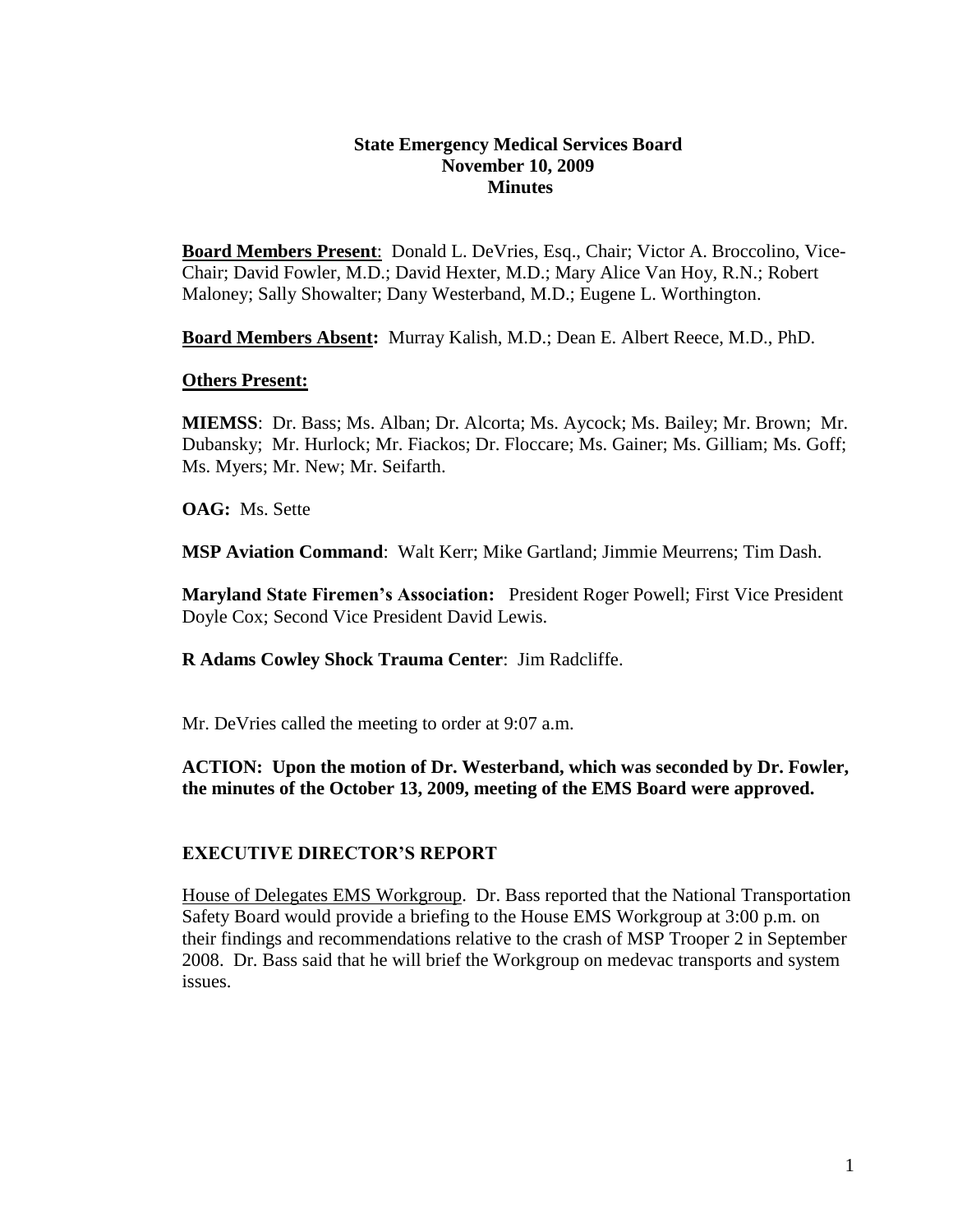## **STATEWIDE EMS ADVISORY COUNCIL**

Ms. Myers provided the SEMSAC report in Dr. Kalish's absence. She reported that SEMSAC had approved revisions to the SEMSAC Bylaws at its November 5, 2009 meeting and said that those revisions would be presented to the Board for approval. She said that SEMSAC had also approved draft revisions to MIEMSS regulations regarding the Maryland Ambulance Information System (COMAR 30.03.04.04). She noted that the October 1, 2009, SEMSAC minutes were included in the Board packet.

# **R ADAMS COWLEY SHOCK TRAUMA CENTER REPORT**

Mr. Radcliffe distributed a written Shock Trauma Center report to the Board. There were no questions.

# **LEGISLATIVE REPORT**

Ms. Gainer indicated that other than the House EMS Workgroup briefing that Dr. Bass had discussed, there was no further report.

# **OLD BUSINESS**

Draft Maryland Ambulance Information System Regulation. Dr. Bass presented a draft of proposed regulations relating to ambulance patient care reports and submission of patient care data to MIEMSS. He explained that the draft regulation would require that each EMS Operational program ensure that EMS personnel complete a patient care report within 24 hours of dispatch of a call. The EMS provider in charge would be responsible for ensuring that reports are accurately and timely completed. Additionally, the draft requires that EMS personnel leave at the receiving facility either a completed patient care report or an abbreviated report, with the full report to be provided within 24 hours. He said the abbreviated form would be a short version of the patient care report that included information on patient condition and pre-hospital interventions.

He said that the draft also addressed how patient care data was to be submitted to MIEMSS. He said that regulation provides three submission scenarios: (1) for jurisdictions using MAIS or CMAIS forms, data is to be submitted monthly; (2) for jurisdictions using EMAIS, data is to be submitted electronically as it is completed; or (3) if another electronic system is used, the data is to be submitted at least once every 24 hours. The regulation would also require all-electronic data submission after December 31, 2010. The regulation would also standardize the numbering system for the patient care reports which would allow linkage of pre-hospital care data to the hospital data that is submitted to the Health Services Cost Review Commission. He said that compliance with the regulation would be required for eligibility for Amoss Funds and MIEMSS grants.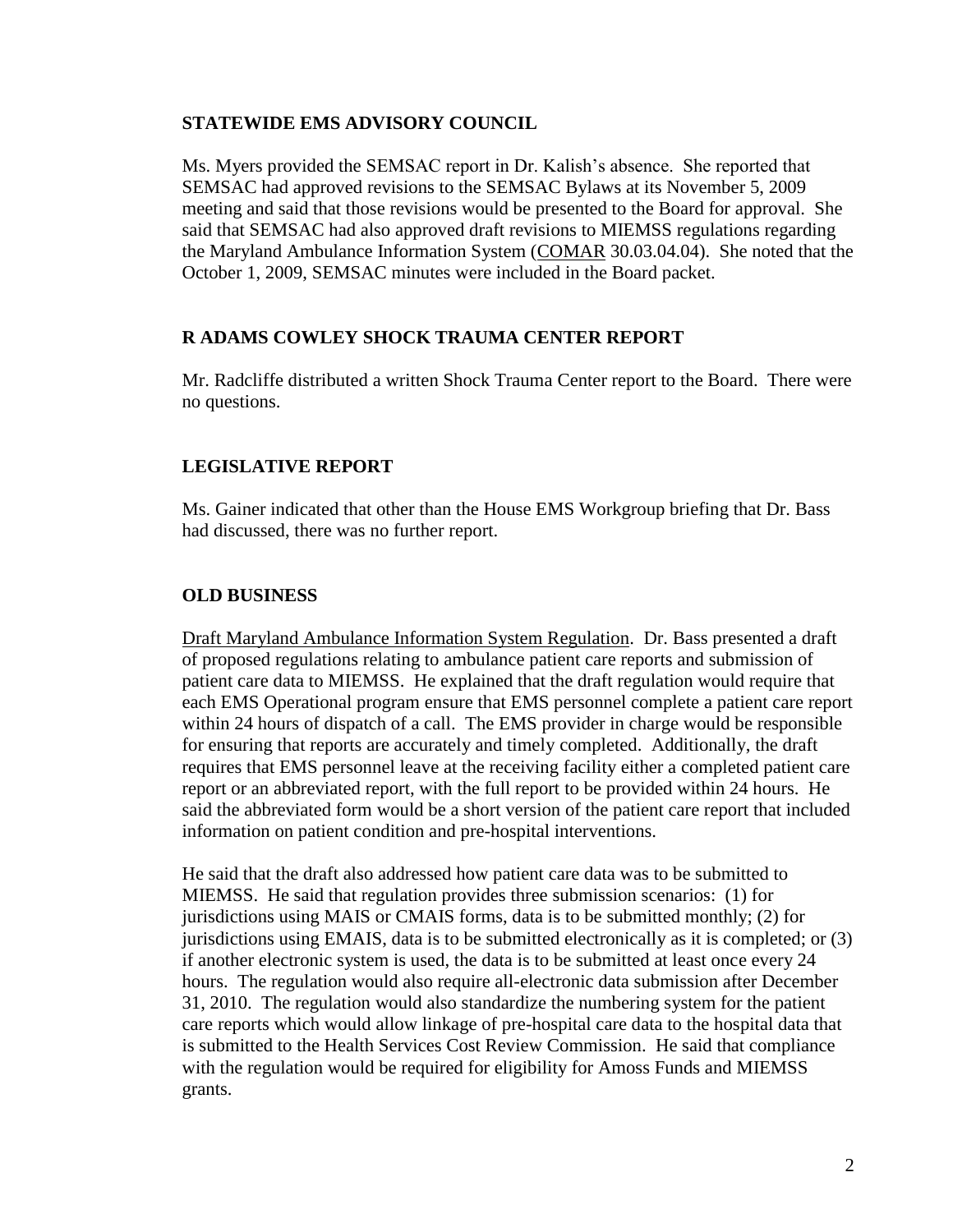Dr. Bass said that staff had met with several stakeholders to discuss the draft. He said that the Maryland State Firemen's Association had asked for an implementation date to be pushed back to October 1, 2010.

Dr. Westerband noted that the draft did not address how non-compliance with the regulations would be addressed. Dr. Bass said that if jurisdictions were not in compliance with the regulations would lose eligibility for certain funding.

MSFA President Powell said that Dr. Bass will be discussing the draft at the MSFA Executive Committee meeting on December  $5<sup>th</sup>$ . Mr. DeVries said he would like to hear the results of that meeting before the Board votes on the draft regulation.

New Electronic Patient Care Reporting System. Dr. Bass said that for the past six years, EMAIS had been available as the statewide electronic patient reporting system that is used by the majority of jurisdictions in Maryland. He said that EMAIS is an aging application, however, and its complex database structure had hampered the ability to analyze data. He said that many providers, jurisdictions, the Maryland State Fireman's Association, and others were interested in replacing EMAIS as soon as possible.

Dr. Bass said that MIEMSS had determined that due to the age of the EMAIS application, it was more cost-effective to replace the application, rather than to upgrade it; however, budgeting constraints had made it difficult for MIEMSS to move forward. He said that for the past several years, MIEMSS had requested funding to purchase a replacement through the Maryland Highway Safety Traffic Records Coordinating Committee using Section 408 (State Traffic Safety Information System Improvement Grants). He said that this year, MIEMSS was awarded a grant, but for only \$150,000 which is insufficient to fund a replacement. He said that MIEMSS requested additional funding through Section 408, but was advised instead to use the Section 402 (State and Community Highway Safety Grants). The 402 funding is what MIEMSS has "passed through" to local jurisdictions for various projects over the years. He said that MIEMSS would have preferred additional funding through Section 408, but needed to take what was offered in order to proceed with the EMAIS replacement.

He said that by combining both 402 and 408 funding, MIEMSS would have available a total of \$300,000 from Highway Safety which we are required to match on a 60/40 basis. He said that MIEMSS has sufficient funding to do this as long as the replacement costs do not exceed \$500,000. If the cost were greater, however, MIEMSS would not be able to purchase the replacement and could potentially lose the highway safety grant funding. As a result, MIEMSS financial personnel recommended that we set aside additional funding in case it were needed. He said that MIEMSS had already distributed half of the MIEMSS 50/50 matching grant, but is currently holding the balance in case it is needed for EMAIS replacement. Dr. Bass said that the draft Request for Proposal for the replacement has been completed and is being reviewed by the Department of Information Technology.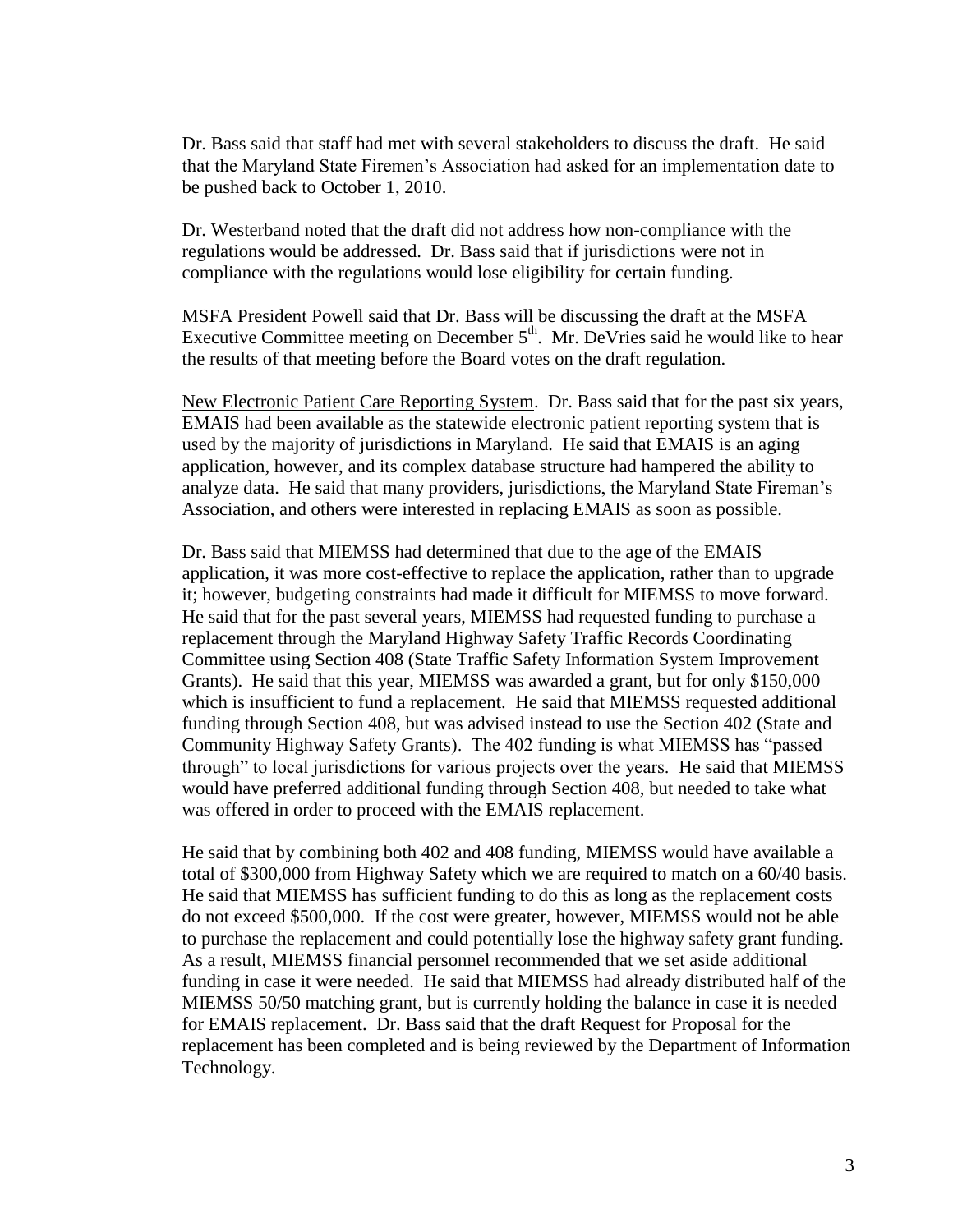Dr. Bass said that there had been some concern expressed by providers about the possible loss of the remaining 50/50 matching funds, should they be needed for the EMAIS replacement. He said that there are two possible options: (1) to continue to hold the 50/50 funds; or (2) to release that remaining 50/50 funds and request the remaining amount through a deficit budget request. He said that the latter would use EMSOF funds and would require approval of the Department of Budget and Management, the Governor, and the Joint Chairmen's Committee which is comprised of the Chair and Vice-Chair of each Legislative Committee.

Dr. Bass said that MIEMSS will continue to discuss with providers and to consider the options. He said that he hopes to arrival at a final recommendation in the next 30 to 60 days and will report back to the Board.

Mr. Worthington asked about the 50/50 funds already provided. Ms. Alban said that all five regions have gotten half of the original allocation.

Draft STEMI Regulation. Dr. Bass said that this issue has been under discussion for several years. He said that similar to trauma, STEMI patients need time critical interventions at hospitals with special capabilities and sufficient volume to ensure good patient outcome. He said that in 2003, the Maryland Health Care Commission had recommended that MIEMSS develop a system to transport STEMI patients to hospitals with the ability to perform primary PCI. He said that this approach is supported in the medical literature.

Dr. Bass said that Maryland has about 5,600 STEMIs per year, approximately 50% of which go to an emergency department via 911. He said that of the two available therapies, fibrinolytics or primary PCI there had been increasing evidence over 10 years that PCI is preferable in most cases because it has a higher success rate with fewer contraindications and fewer complications.

Dr. Bass said that the key elements of approach to STEMI patients include 12-lead EKGs in the field, transport to a designated center capable of performing primary PCI unless more than 30 minutes transport time, and integration of pre-hospital and hospital care. He said that the draft regulation incorporated these key elements. He said that the regulation was very minimal because the Maryland Health Care Commission regulates hospitals that provide primary PCI. He summarized the various provisions of the draft regulation.

Mr. Broccolino asked whether there had been any studies of the STEMI patients in Maryland. He also asked whether the impact of the regulations would be to lower the number of hospitals that perform primary PCI. Dr. Bass said that the Maryland Health Care Commission determines which hospitals provide primary PCI. He said that MIEMSS designation would allow submission of more comprehensive data from more hospitals so that patient outcome can be evaluated. He said that the draft regulation also sets up interface between EMS and hospitals for STEMI patients. He said that this is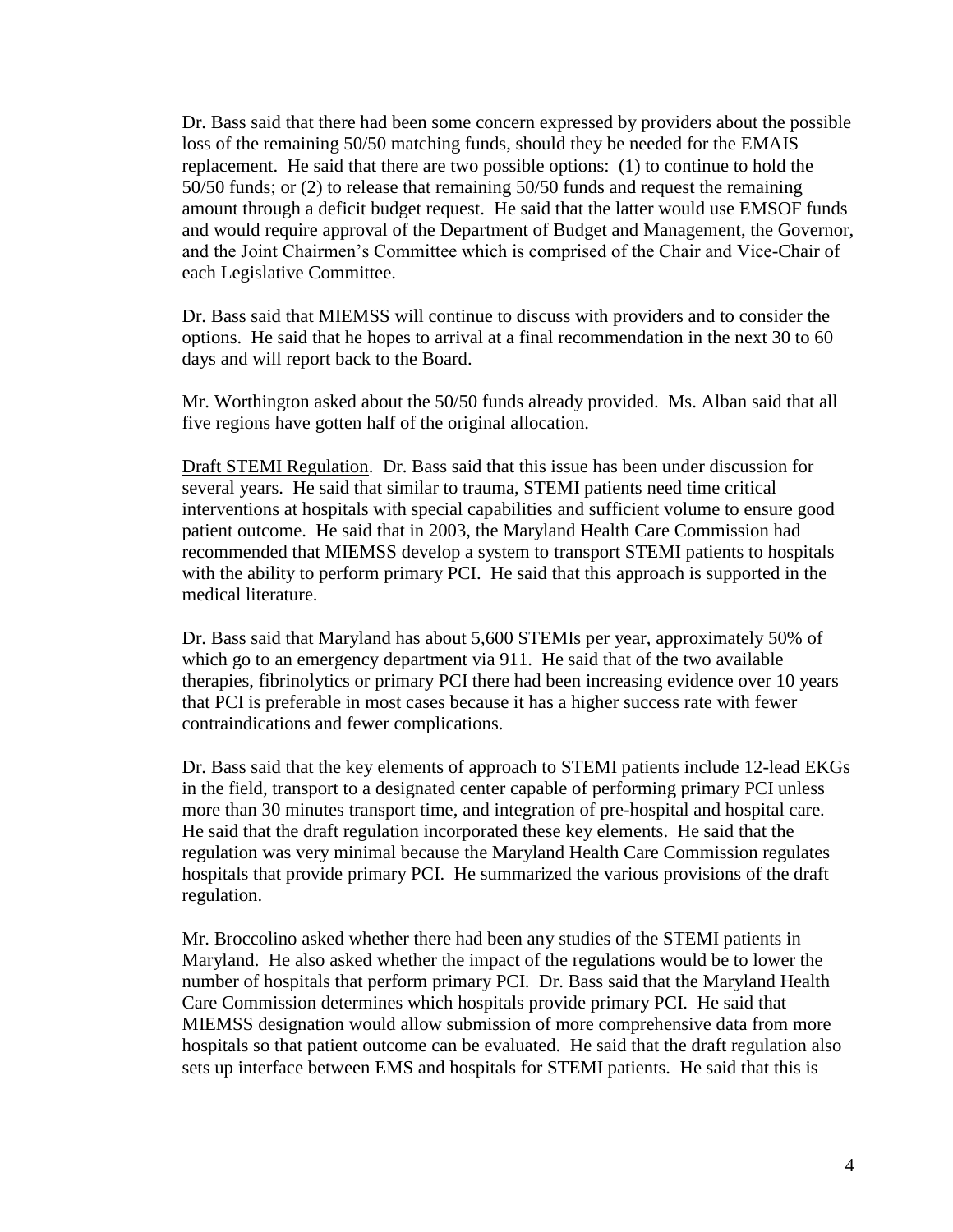important because STEMI patients need to be identified in the field and get to right hospital with seamless, efficient transmission of care.

Dr. Hexter said that in many PCI centers, there are multiple interventionalists, and patients may be attached to one or the other. Dr. Bass said that in Maryland, as in many areas, there is an increasing number of hospitals are becoming affiliated with systems of health care. He said that this is an issue to look at in the future.

Ms. Showalter asked how patients who were not within 30 minutes of center would be handled. Dr. Bass said that MIEMSS would be working with those hospitals and where they were aligned with a designated facility of their choice, would help develop a process so that when EMS arrives at first hospital, the cath lab at second hospital would be activated.

Mr. Maloney asked whether paramedics in rural jurisdictions will be trained and equipped to handle STEMI patients. Dr. Bass said that 12-leads had been in the field for a number of years and EMS personnel are trained in treatment of STEMI patients.

# **NEW BUSINESS**

Maryland Medical Protocols for EMS Providers. Dr. Alcorta presented the proposed modifications and updates to the Maryland Medical Protocols for EMS Providers. He reviewed the major changes to the protocols, medications and procedures. He said that the protocols also included a new Optional Supplemental Protocol for Induced Hypothermia after Cardiac Arrest, as well as new Pilot Protocols for Pandemic Flu and for a Glidescope.

Dr. Bass noted that on pages 198-1 and 198-2, all of the helicopter transport protocols had been consolidated into one location. He also noted the protocols also included a provision that permitted use of a helicopter if ground transport of a trauma patient would be greater than 60 minutes and ambulance use would deplete limited EMS resources in the community. He said that this provision would help ensure continued EMS coverage in rural communities, e.g., Southern Maryland.

Dr. Alcorta said that the Governor had recently issued an Executive Order to allow Paramedics and CRTs to administer H1N1 (Swine) flu vaccine (LAIV and IM injection) to public safety personnel, health care providers and members of the general public subject to rules established by the EMS Board. Dr. Bass said that information on the Order would be on the MIEMSS website.

Provider Wellness Initiative. Mr. Seifarth said that MIEMSS had been working on developing a provider wellness initiative that would provide a pro-active approach to wellness issues, including substance abuse, stress, depression, diet, smoking cessation, etc. He said that recommendations for the program would be presented at a future meeting.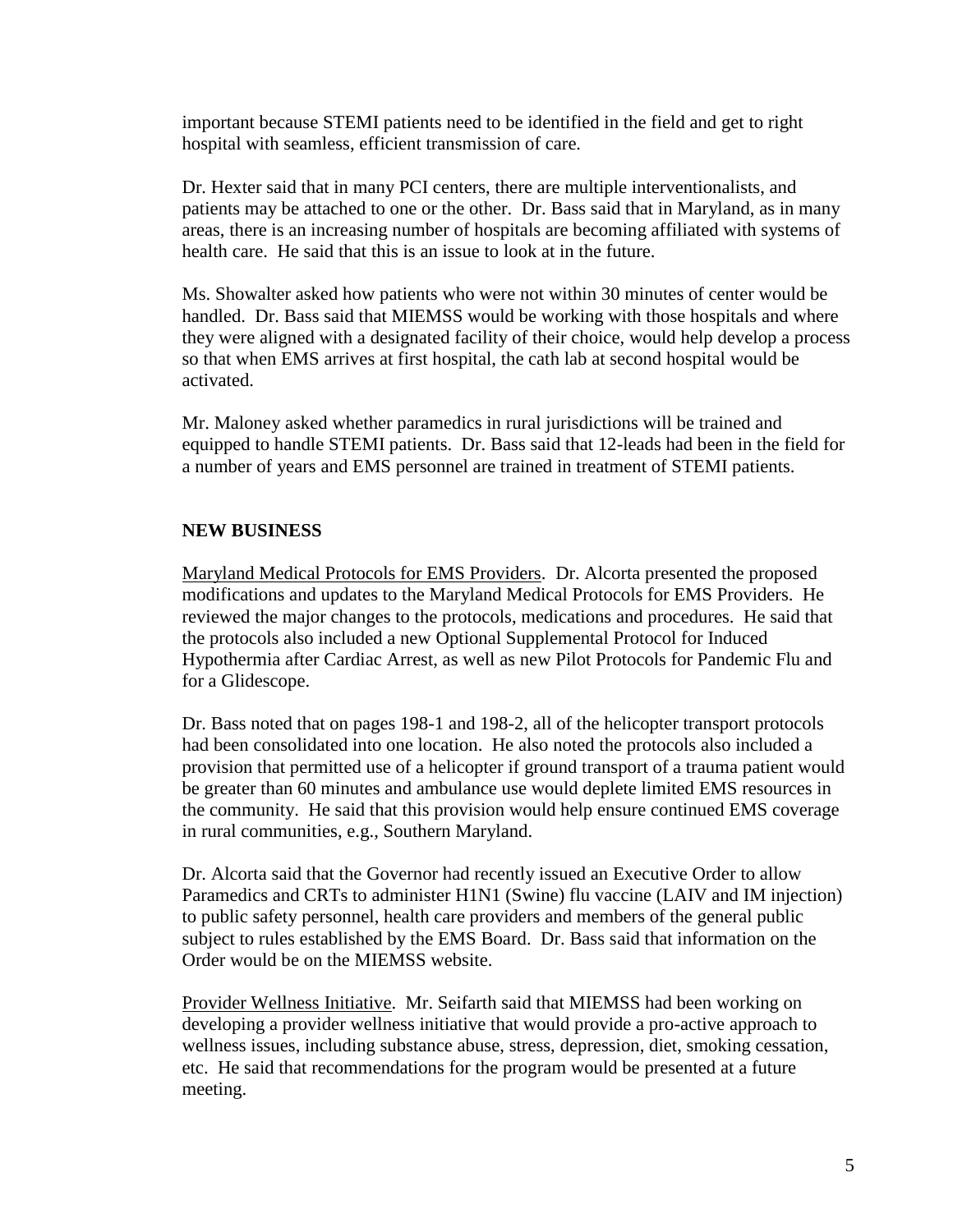2010 EMT 24-Hour Refresher Syllabus: Mr. Seifarth presented a draft of the 2010 EMT 24-Hour Refresher Syllabus. He said that the content had been compiled by SEMSAC BLS Committee and included a greater focus on medical terminology.

Mr. Worthington asked whether this syllabus would conflict with the MFRI's on-line training. Mr. Seifarth responded that MFRI's training included 12 hours of on-line training and 12 hours of skills training. He said that MFRI would likely modify their training slightly, but there should be no problems.

SEMSAC Bylaws. Ms. Myers presented the SEMSAC Bylaw changes. She said that the changes had been approved at SEMSAC's November meeting.

### **ACTION: Upon the motion of Mr. Broccolino, which was seconded by Dr. Fowler, the Board approved the revisions to the SEMSAC Bylaws.**

Dr. Bass introduced Anna Aycock, R.N., the new MIEMSS Director of the Stroke Program. He said that Ms. Aycock was highly experienced in both stroke and STEMI programs and was a valuable addition to the MIEMSS staff.

Mr. DeVries announced that the Board would be adjourning to Closed Session, after which it would reconvene in Open Session.

## **ACTION: Upon the motion of Ms. Showalter, which was seconded by Ms. Van Hoy, the Board adjourned to Closed Session.**

The purpose of the closed session was to carry out administrative functions under State Government Article 10-502 (b), to discuss personnel issues under State Government Article 10-508(a)(1), to obtain legal advice from counsel under State Government Article 10-508 (a) (7) and to discuss certain site reviews and maintain certain records and information in confidence as required by Health Occupations Article 14-506 (b) under State Government Article 10-508 (a) (13).

**Board Members Present**: Donald L. DeVries, Esq., Chair; Victor A. Broccolino, Vice-Chair; David Fowler, M.D.; David Hexter, M.D.; Mary Alice Van Hoy, R.N.; Robert Maloney; Dany Westerband, M.D.; Eugene L. Worthington.

**Board Members Absent:** Dean E. Albert Reece, M.D., PhD.; Sally Showalter; Murray Kalish, M.D.

#### **Others Present:**

**MIEMSS**: Dr. Bass; Mr. Dubansky; Dr. Alcorta; Bailey; Mr. Seifarth; Mr. Fiackos; Ms. Gainer.

**OAG:** Ms. Sette.